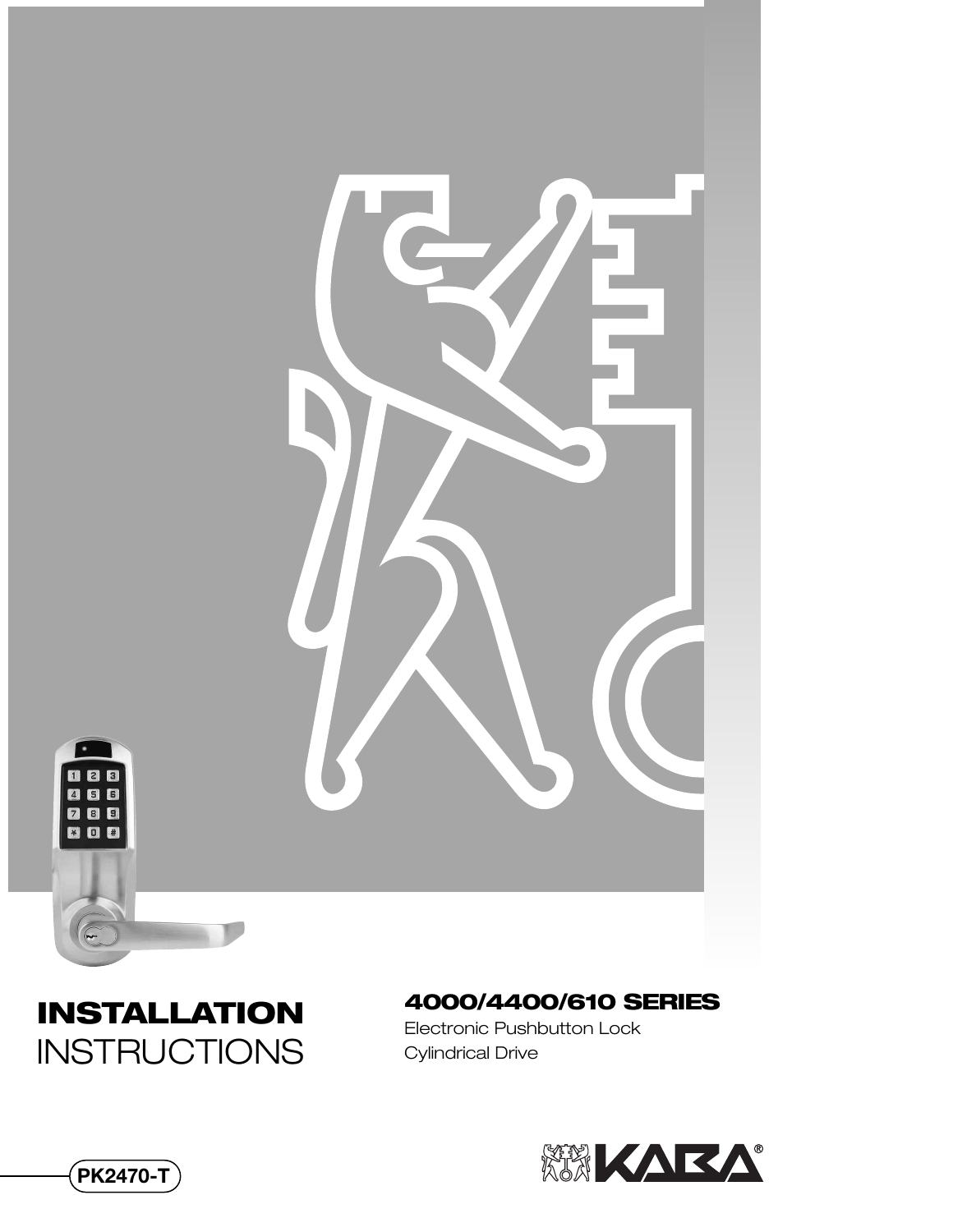## **Before You Start**

### **! 4000 LOCK**

**!**

**!**

The service access code of this lock has been factory preset to 4000, and the master authorization code has been factory preset to 12345678. **The end user must change these codes once the lock is installed (refer to the user guide).**

#### **ORACODE 610/4400**

**(see the user operation manual)**

Carefully inspect windows, frame, door, etc. to ensure the recommended procedures will not cause any damage. **Kaba Ilco is not responsible for damage caused by installation.**

Check the alignment of the door and door frame. The maximum allowable distance between the latch plate and the strike plate is 1/4". **Greater distances may not depress the deadlocking pin sufficiently to deadlock the latch bolt.**

The lock handing is set at the factory, and cannot be reversed in the field. *If the lock is not the correct handing for the door, stop now and order the correct lock.* **!**

**The warranty is void if the seal on the inside housing is removed. DO NOT attempt to disassemble the lock.**





(hinges on left)



Right-Hand (hinges on right)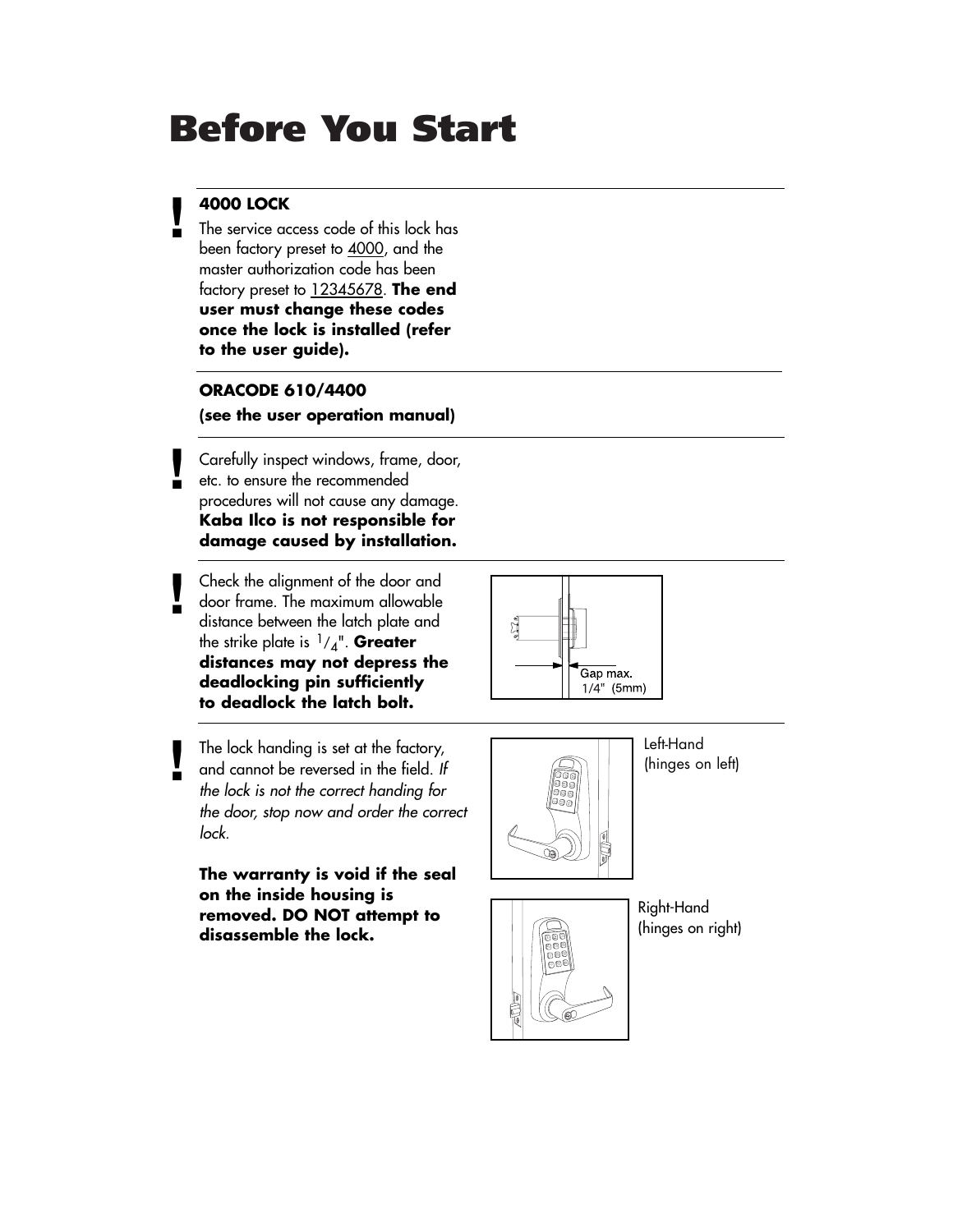# **Table of Contents**

### **4000/4400/610 SERIES**

Electronic Pushbutton Lock Cylindrical Drive

### **Door Preparation**

Latch  $1/2''$ 

Backset 2  $3/4$ " and 2  $3/8$ "

Door Thickness  $13/8$ " to 2"

| Installing The Strike 3      |
|------------------------------|
|                              |
| Door Thickness Adjustments 6 |
|                              |
|                              |
| Troubleshooting 16           |
| CE Statement 17              |
| Warranty Information 17      |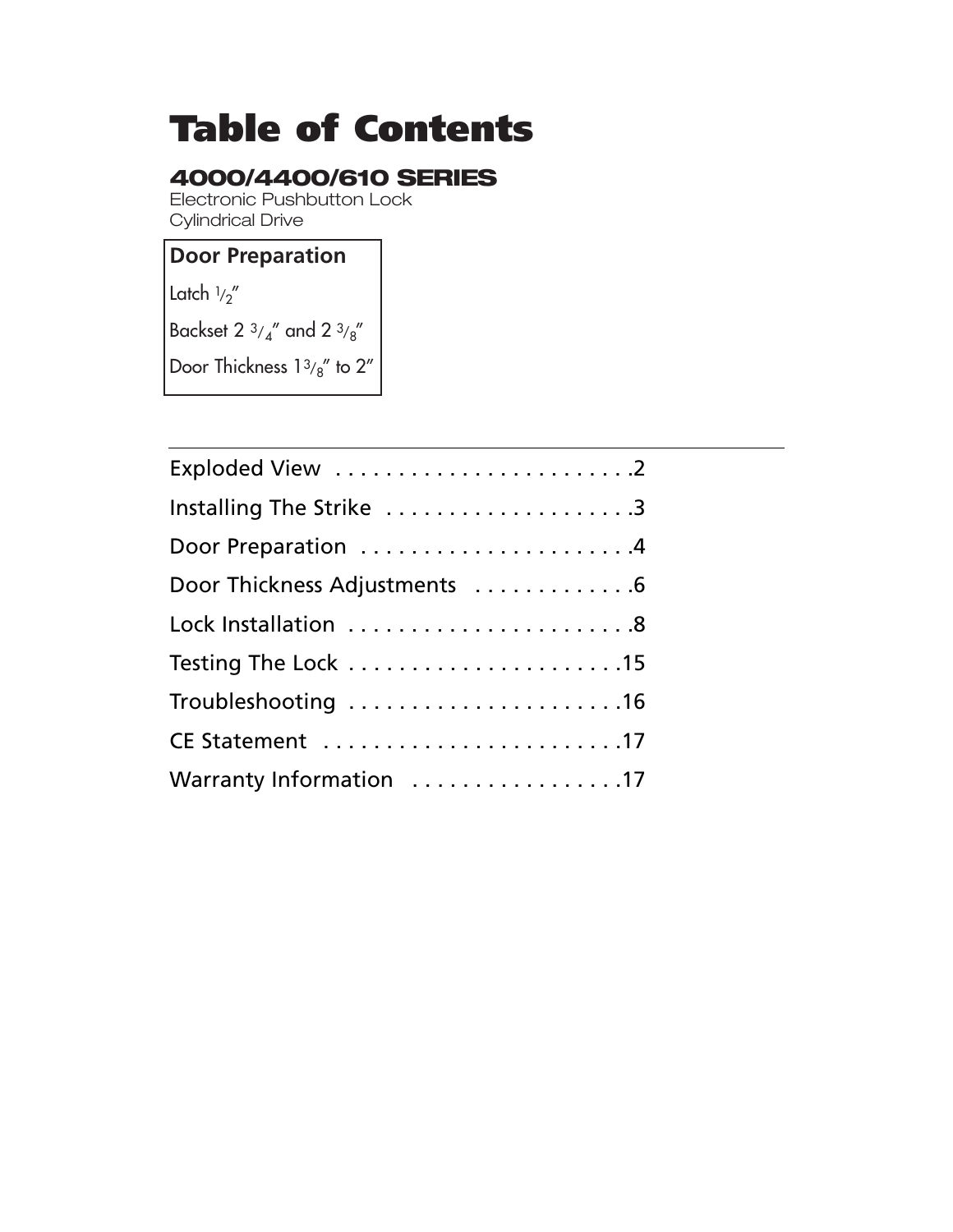## **Exploded View**

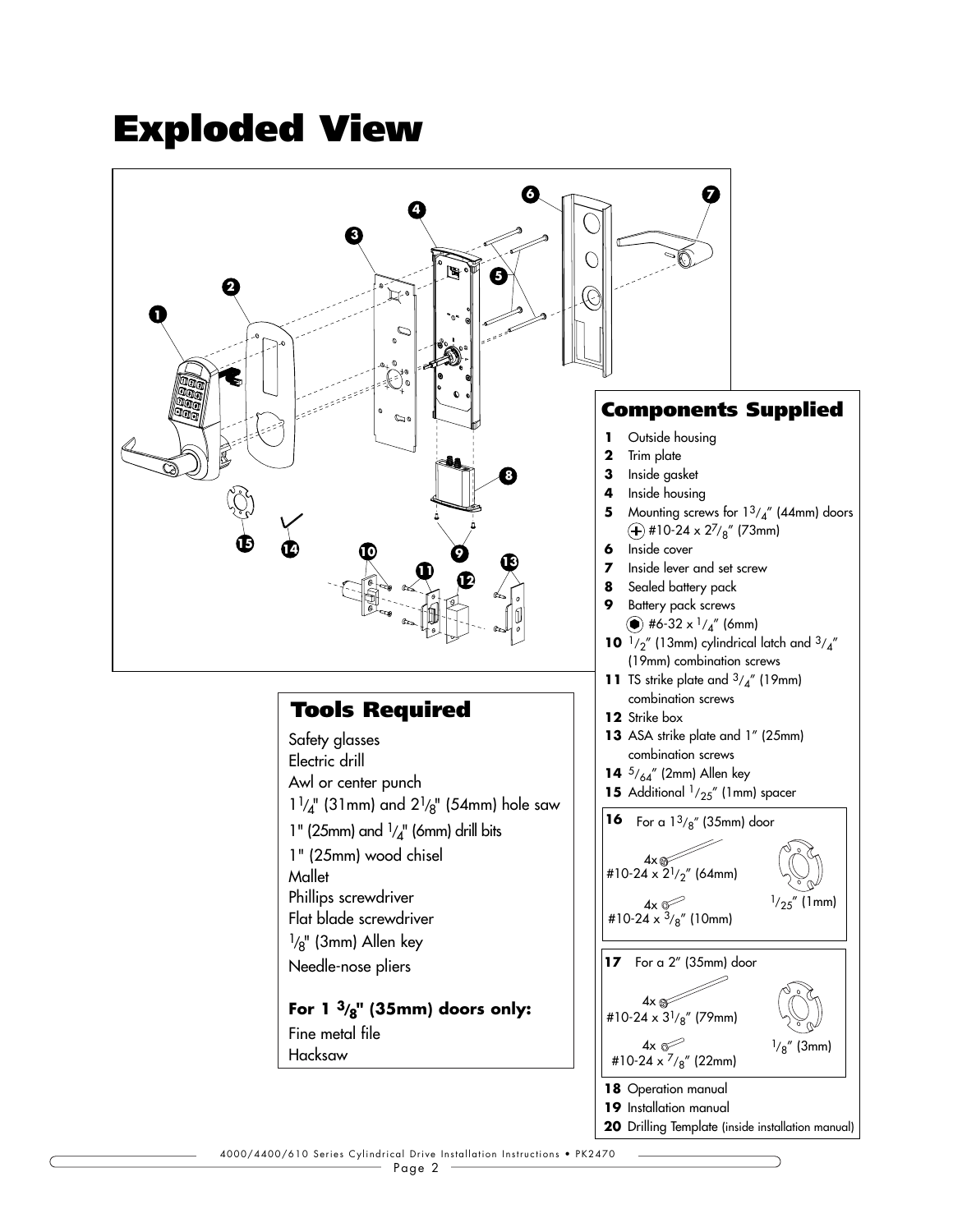## **Installing the Strike**

Mark the location of **1** the strike plate on the doorframe. Use the supplied template. **2 The deadlocking pin** Make the strike box **must NOT slip inside the strike opening when the door is closed.** This situation may result in a total lockout. **You MUST use the TS or ASA strike provided. Using other strikes will cause premature latch wear. Failure to observe either of these warnings will cancel the warranty of the complete lock mechanism. ! 3** Install the strike with the combination screws provided. cutout, slightly deeper than required for the strike to sit flush. TIP: Center of the strike will be the center of the lock. Follow any building codes that apply and measure the desired vertical position of the lock from the top of the door. **!** Door Frame Right Wrong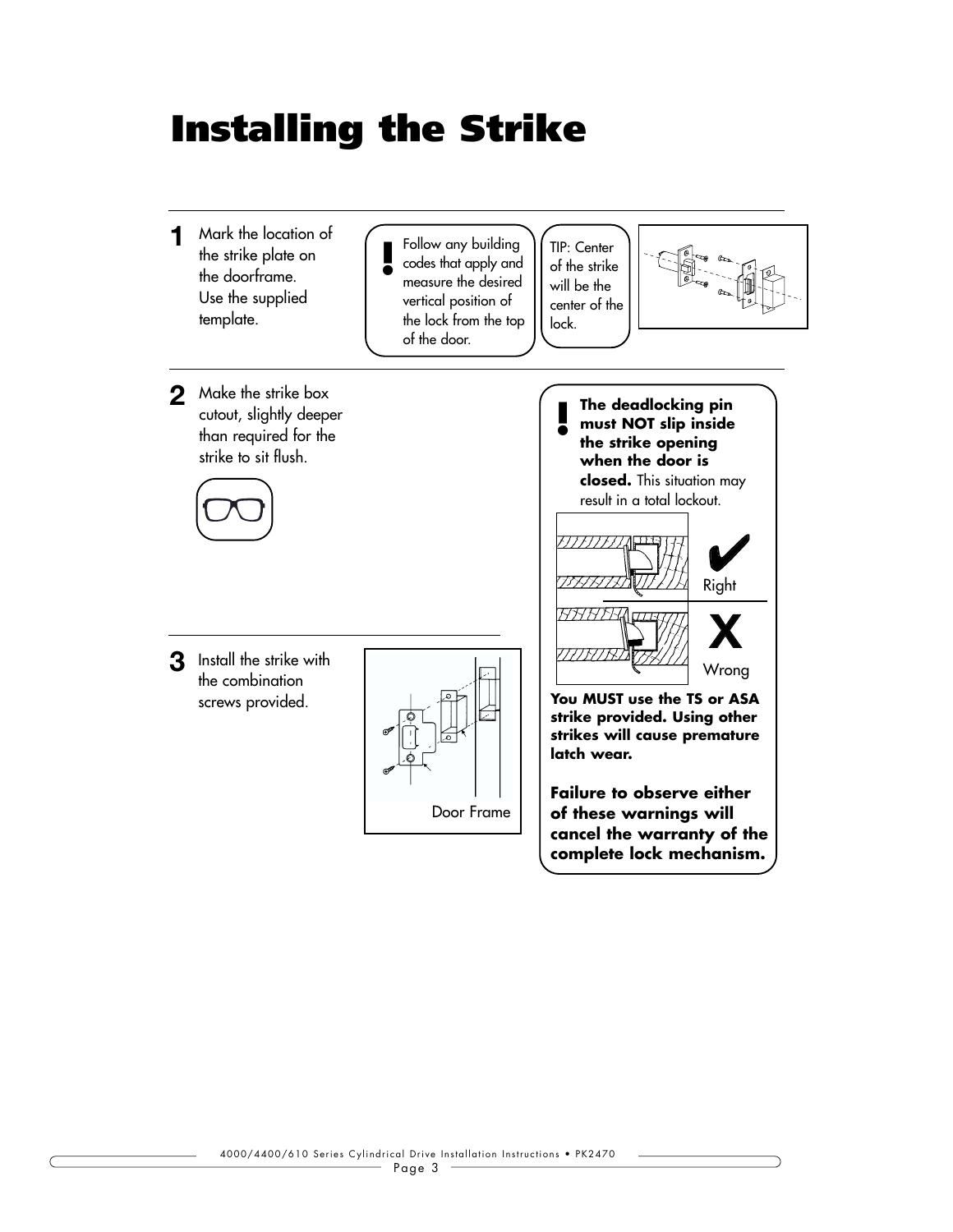## **Door Preparation**

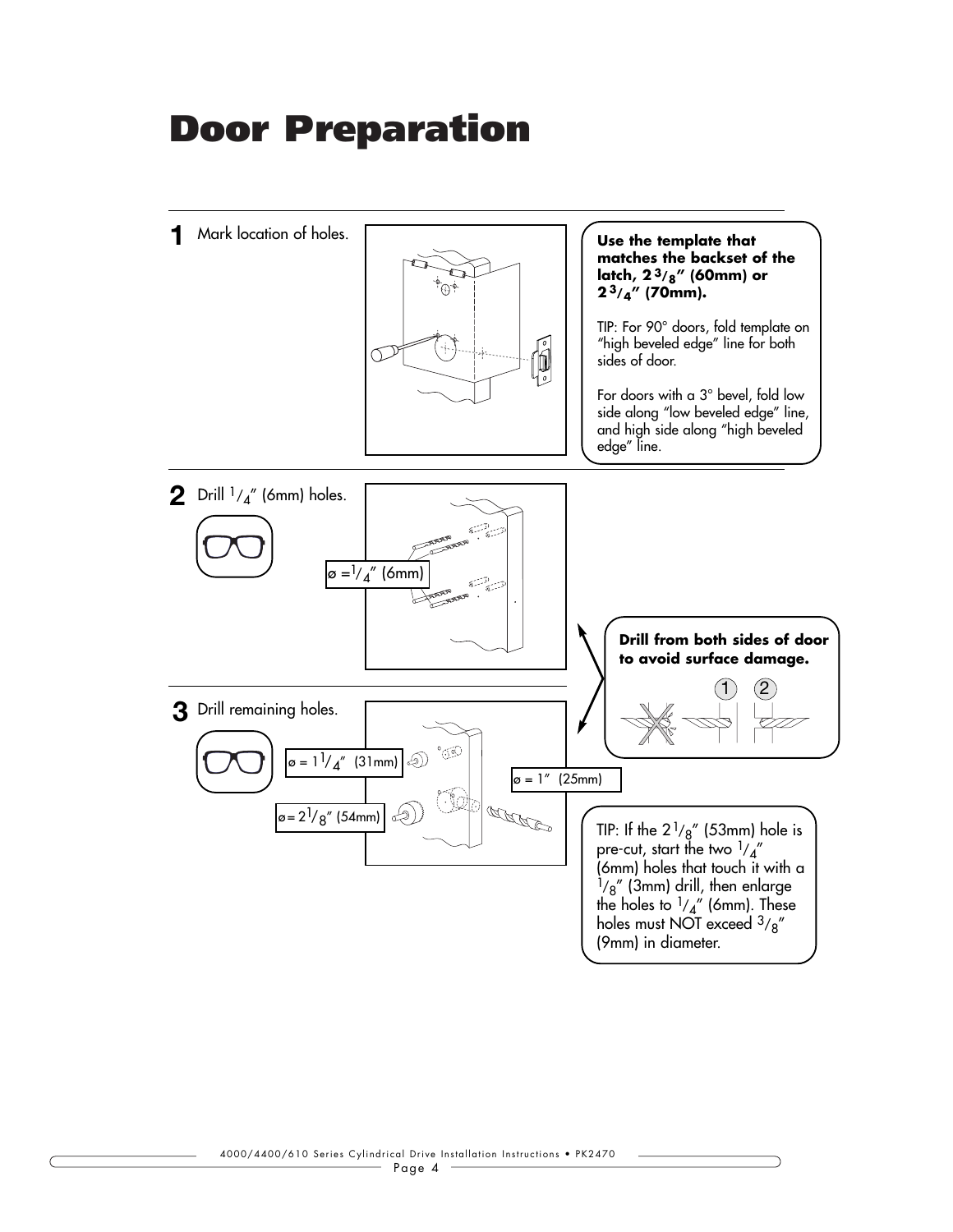### **Door Preparation (cont)**

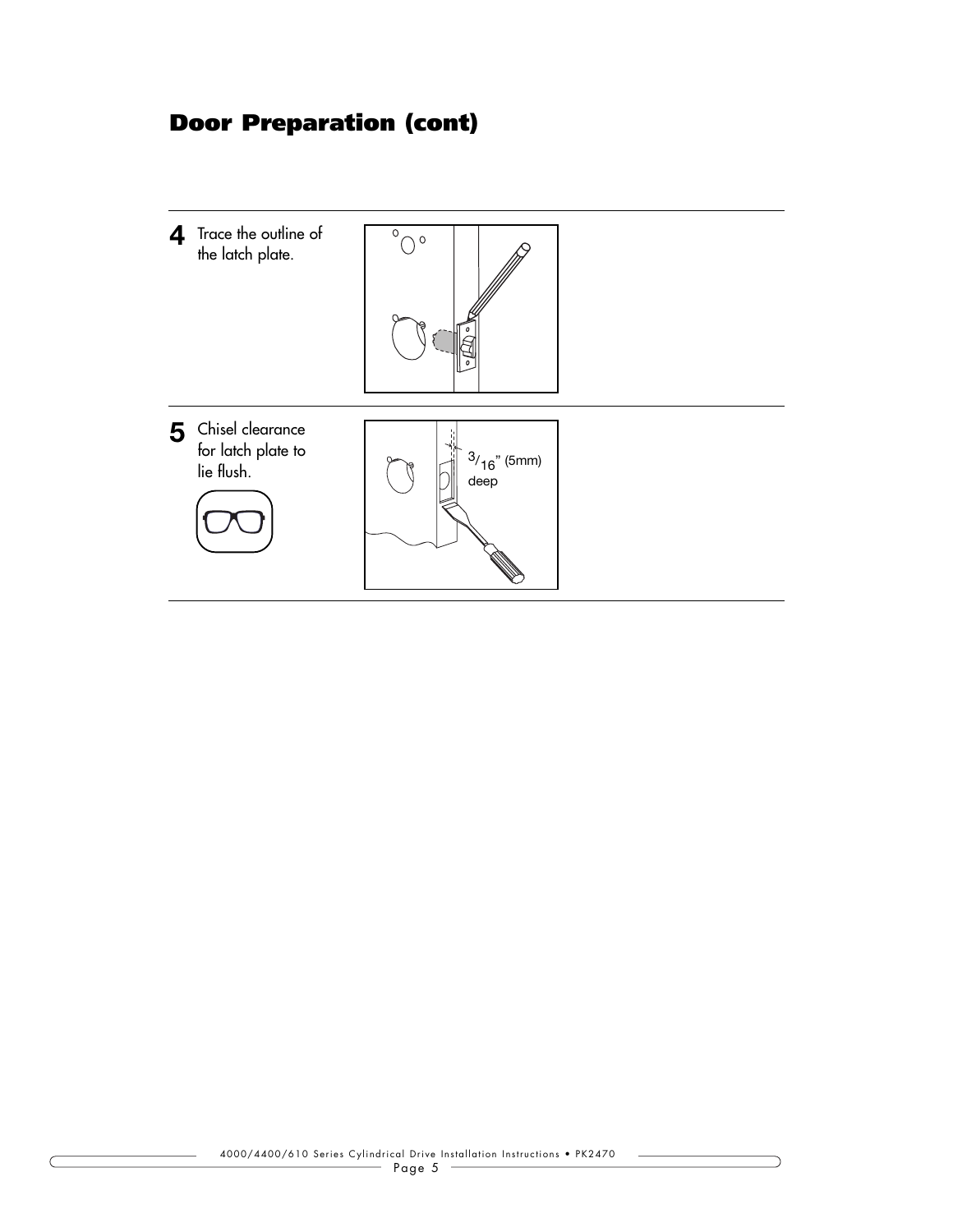## **Door Thickness Adjustment**

1 Place outside housing and template on door and check alignment.



To adjust alignment, **1a** unscrew attachment plate and cut gasket with a knife.



1**b** Unscrew drive unit and spacer. Replace desired spacer and use proper screw length to re-assemble.



1c Re-mount

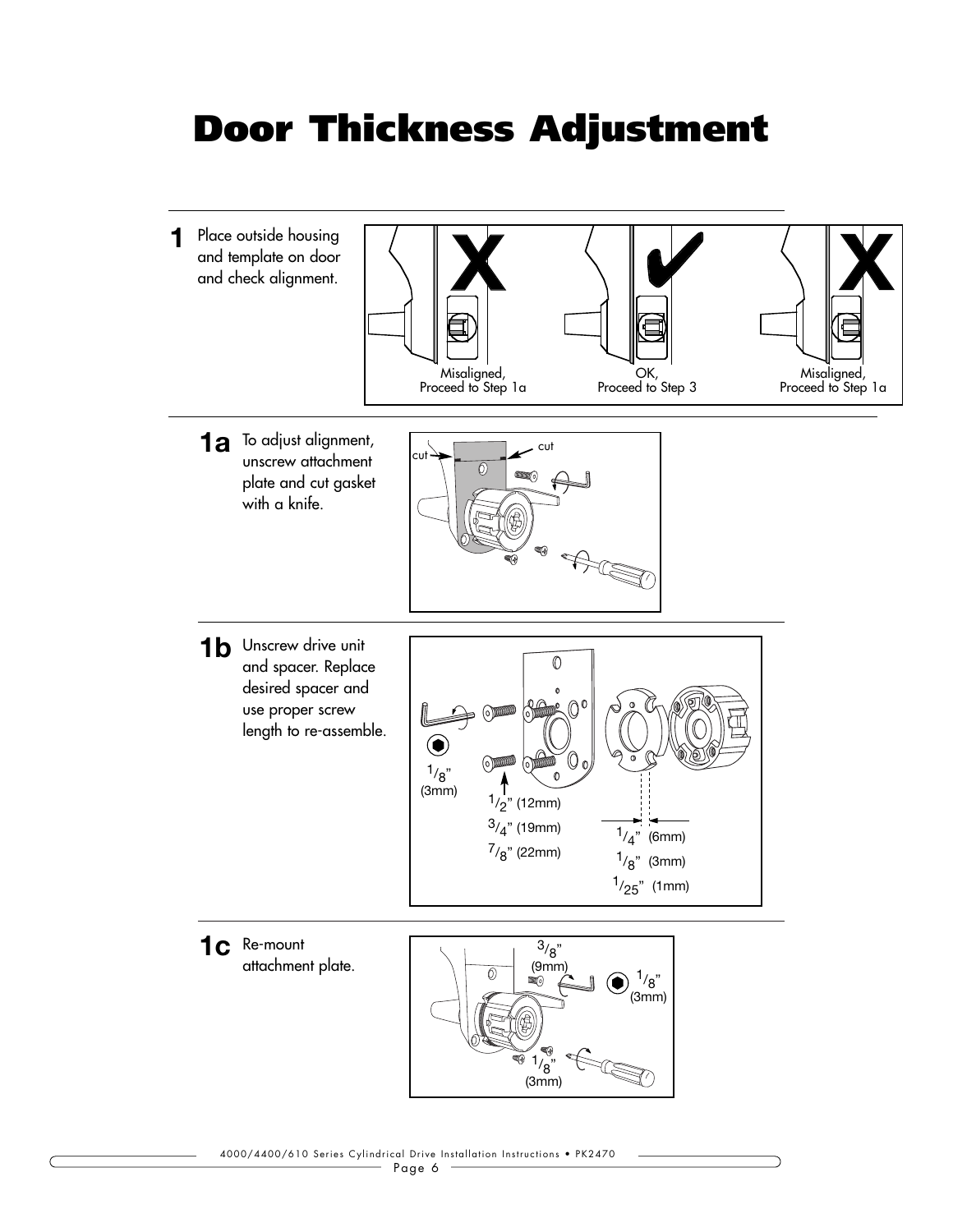### **Door Thickness Adjustment (cont)**

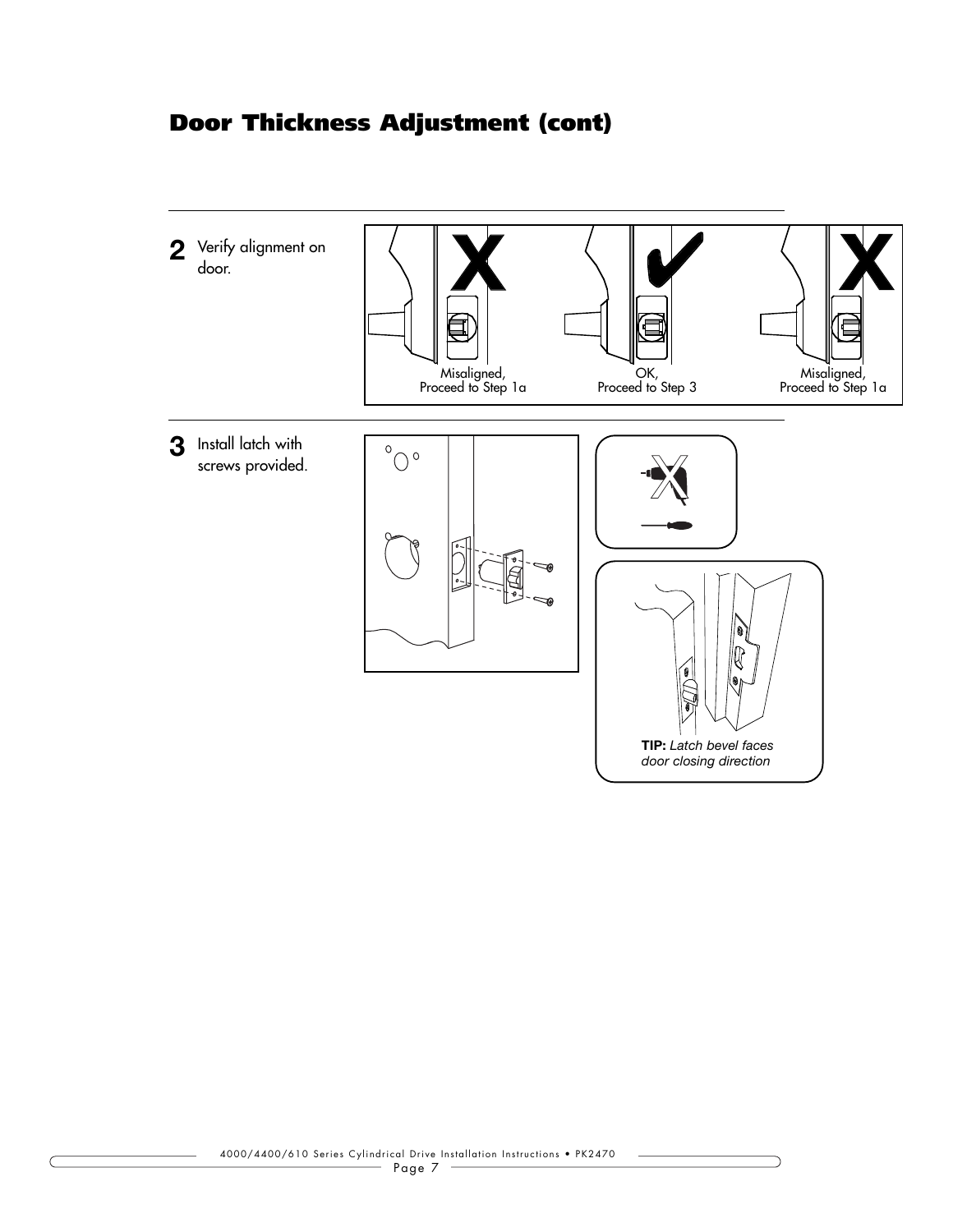## **Lock Installation**

1 Turn override slot in outside housing to a vertical position.





Feed cable through **2** trim plate and door from outside.



latch bolt, and place outside housing on the door.



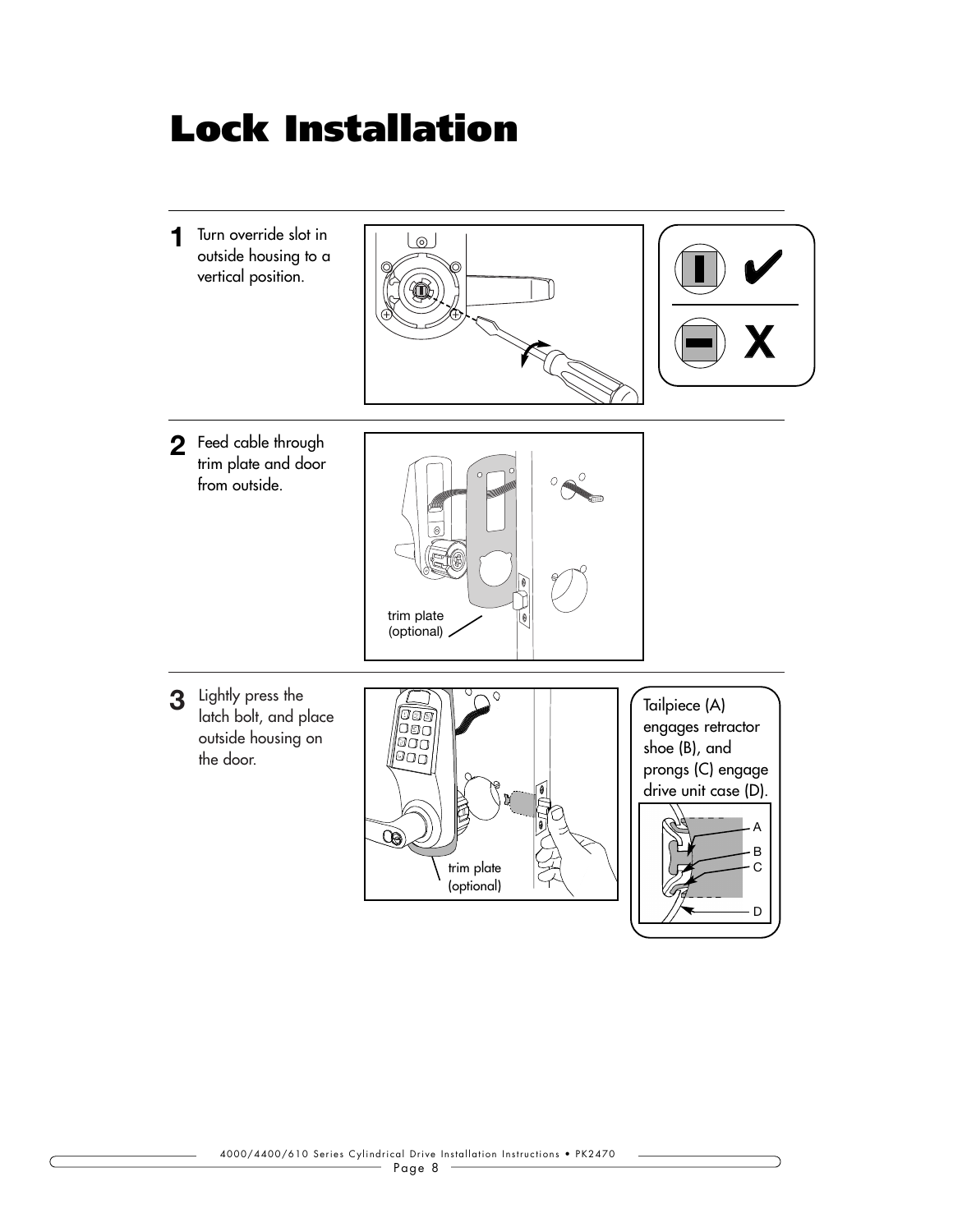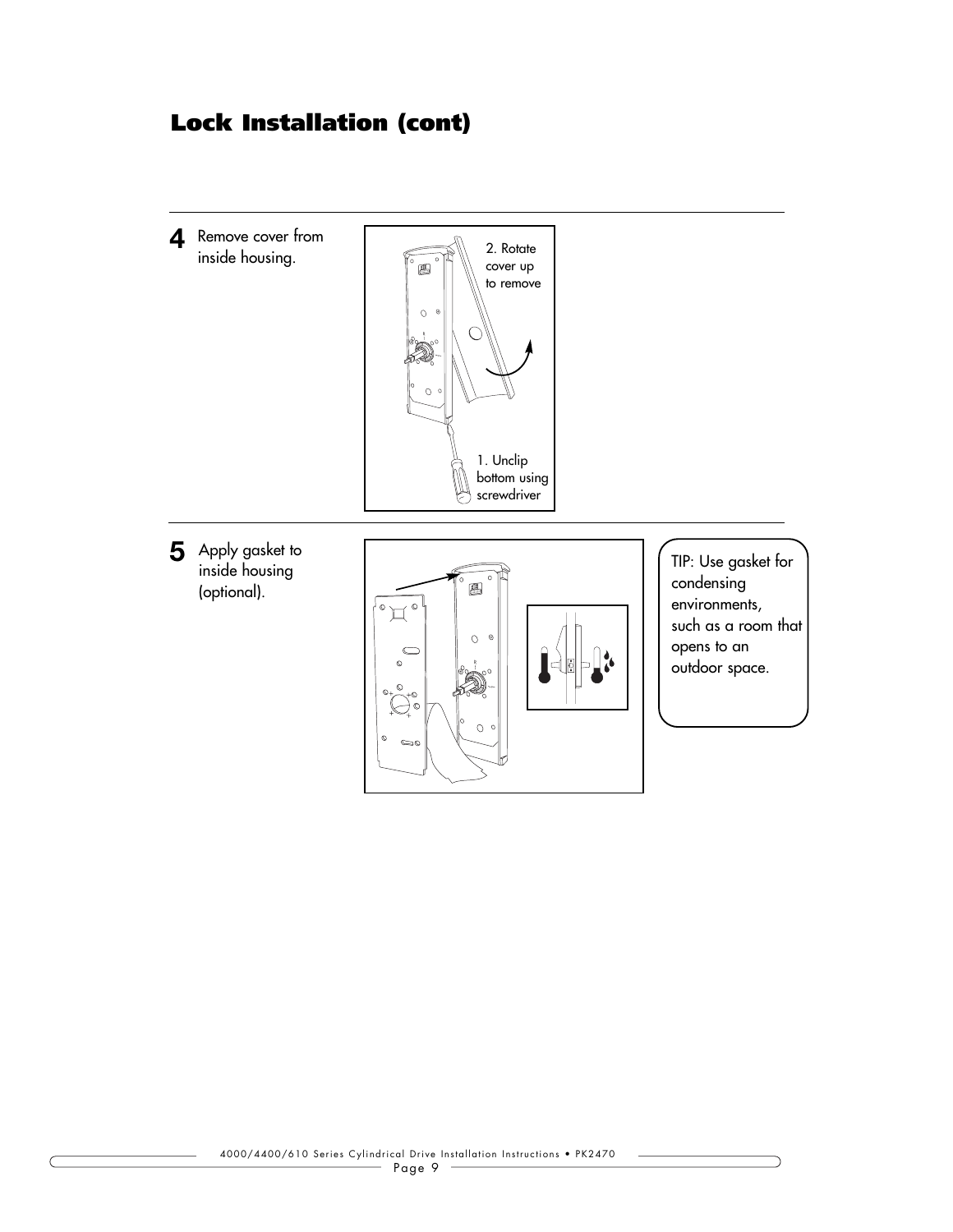**6** If door is  $13/4$ " (44mm) thick or more, proceed to step 7. **If door is 13/8" (35mm) thick, you must cut the adjustable spindle as follows:**

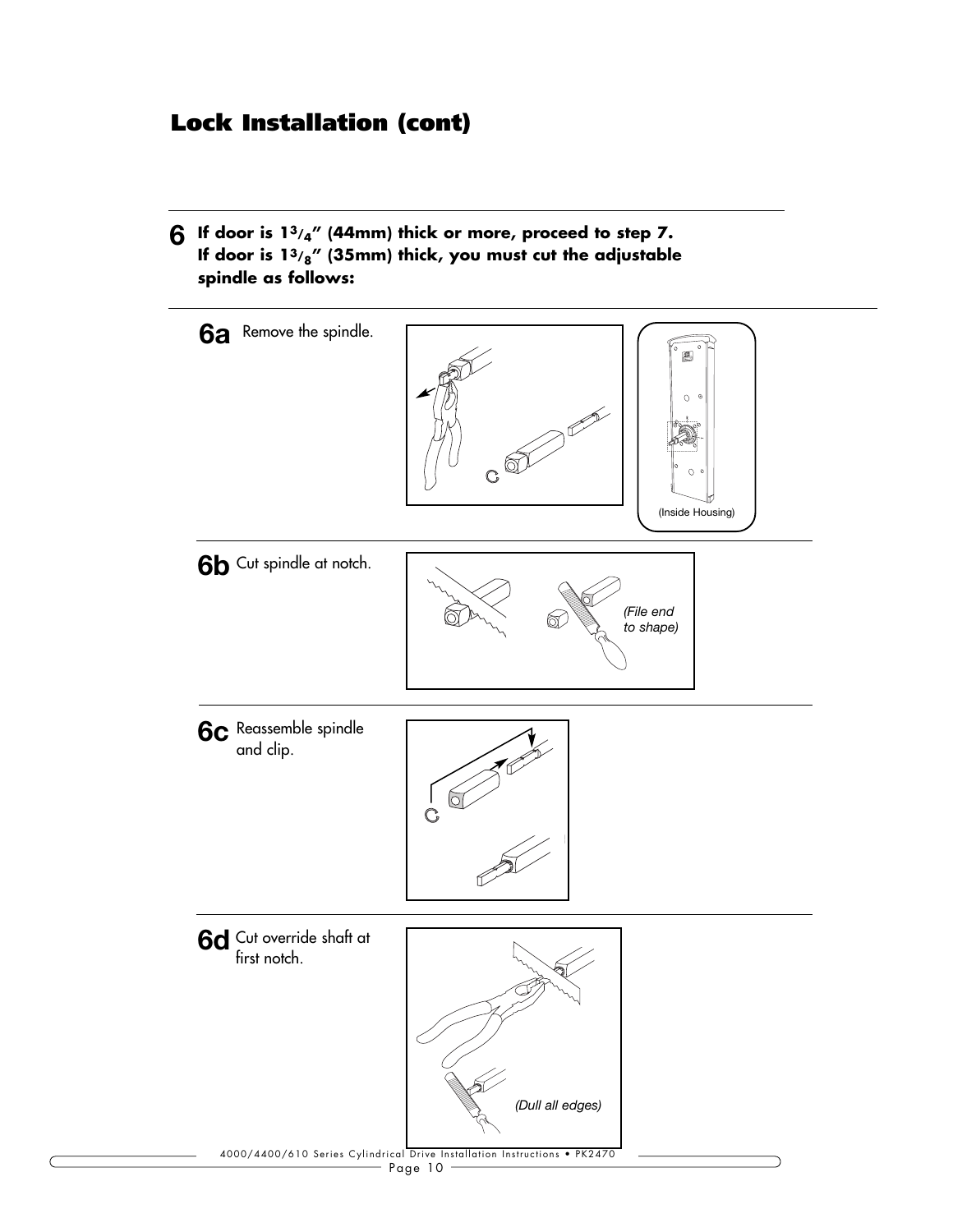Turn the override **7** shaft (A) and spindle (B) on inside housing to a vertical position, and turn the drive disc until the mark (C) lines up with "R" for a righthand door, or "L" for a left-hand door.



Connect cable to **8** inside housing. Take care not to change the alignment of parts from Step 7.



Only **ONE** hand (R or L) will align correctly. If the marks will not align, check the lock handing printed on the box.

4000/4400/610 Series Cylindrical Drive Installation Instructions • PK2470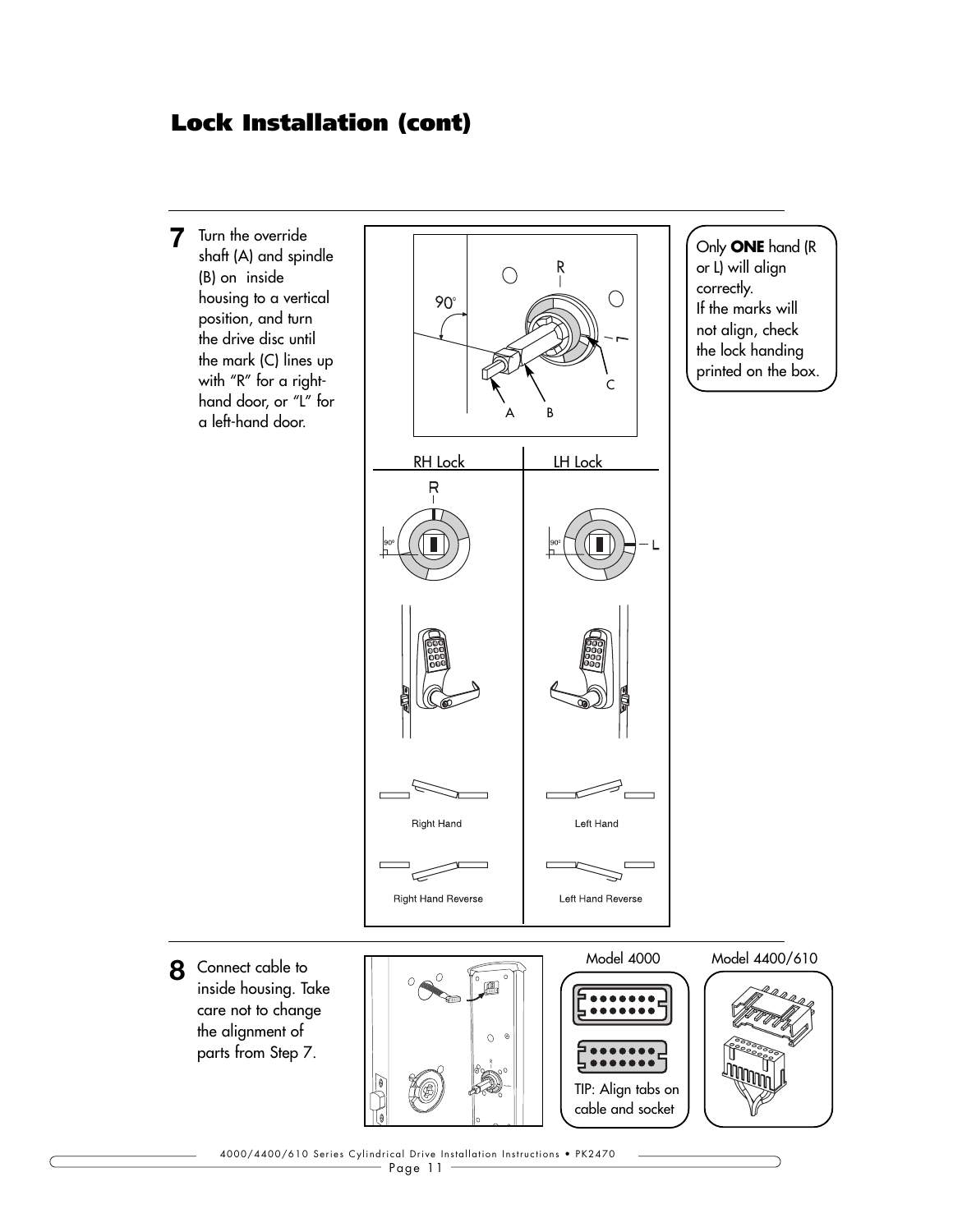Press on the inside **9** handle shaft so part alignment do not change and place the inside and outside housing on the door.





**10** Hold the inside and outside housings on the door with one hand and slide the inside handle temporarily in place. Turn the handle. If the latch doesn't retract, check that the parts have engaged properly. If the handle still does not retract the latch, add the  $\frac{1}{25}$  spacer. (see Door Thickness Adjustment section).

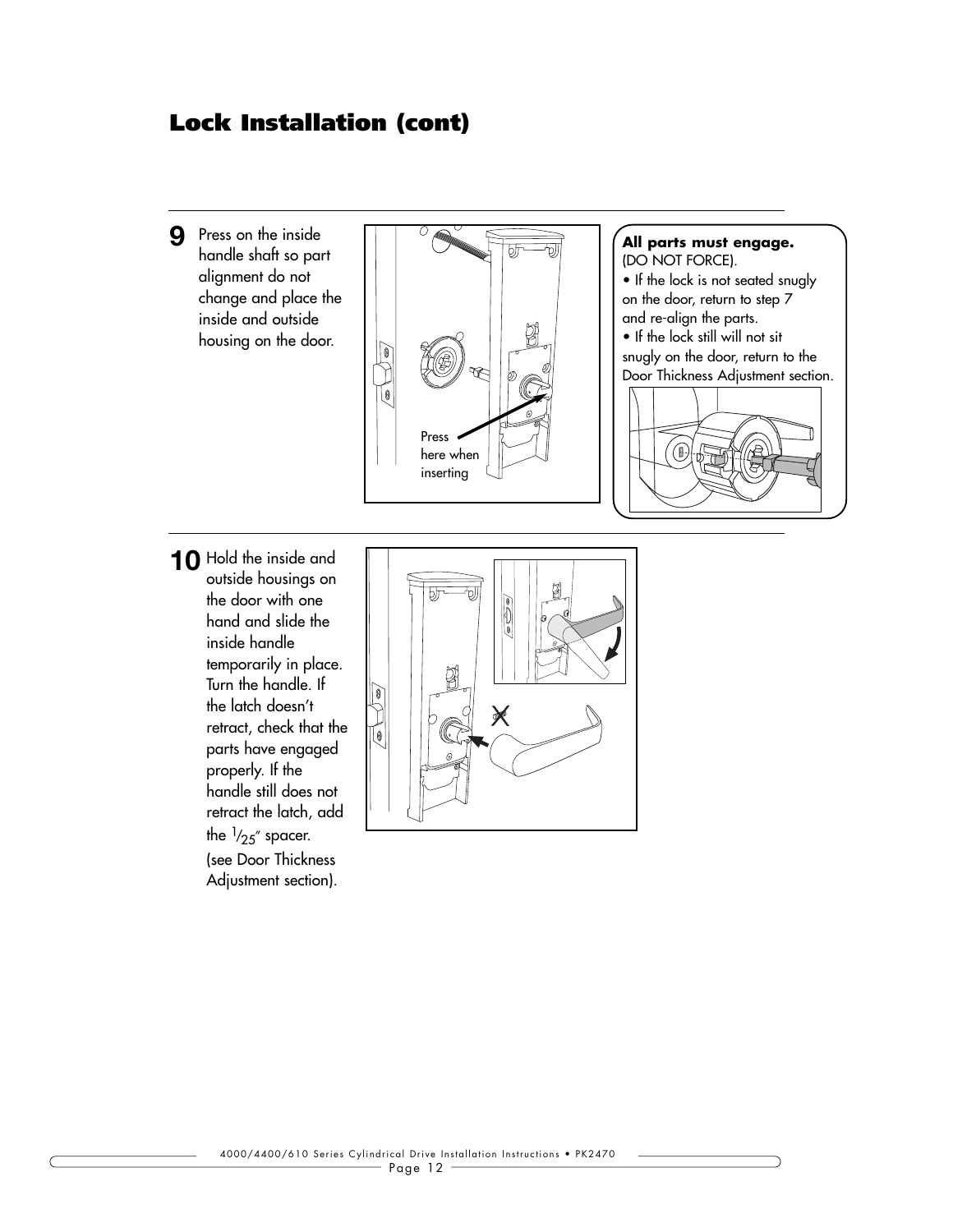11 Insert mounting screws. Hold down the top plastic cap on the inside housing. Tighten the screws by hand. DO NOT OVERTIGHTEN.



**If the latch retracts but the lever is hard to turn,** loosen the bottom mounting screws slightly.



Use correct length mounting screws for door thickness:



Screws provided with lock.

12 Snap the cover onto the inside housing.



lever and set screw.

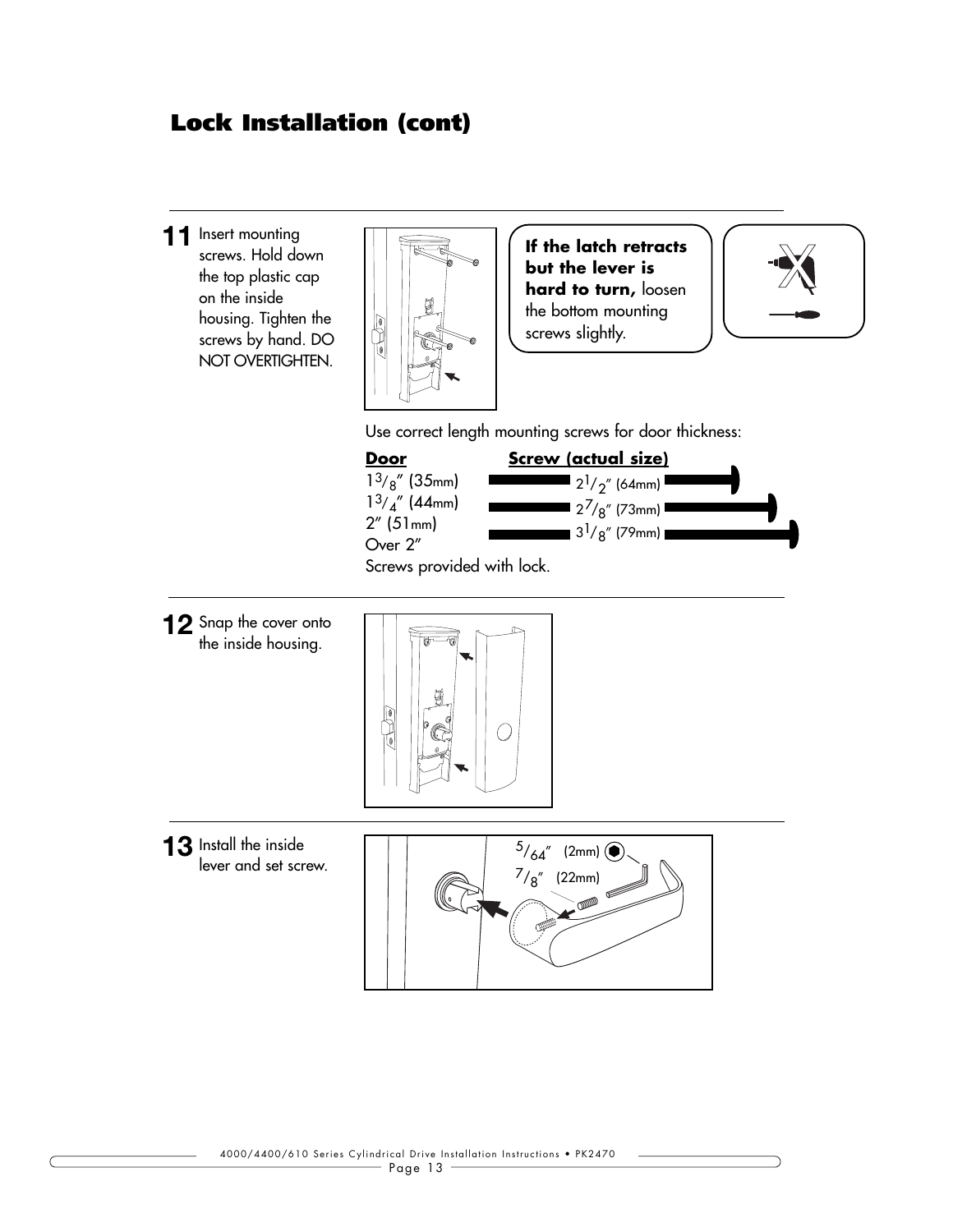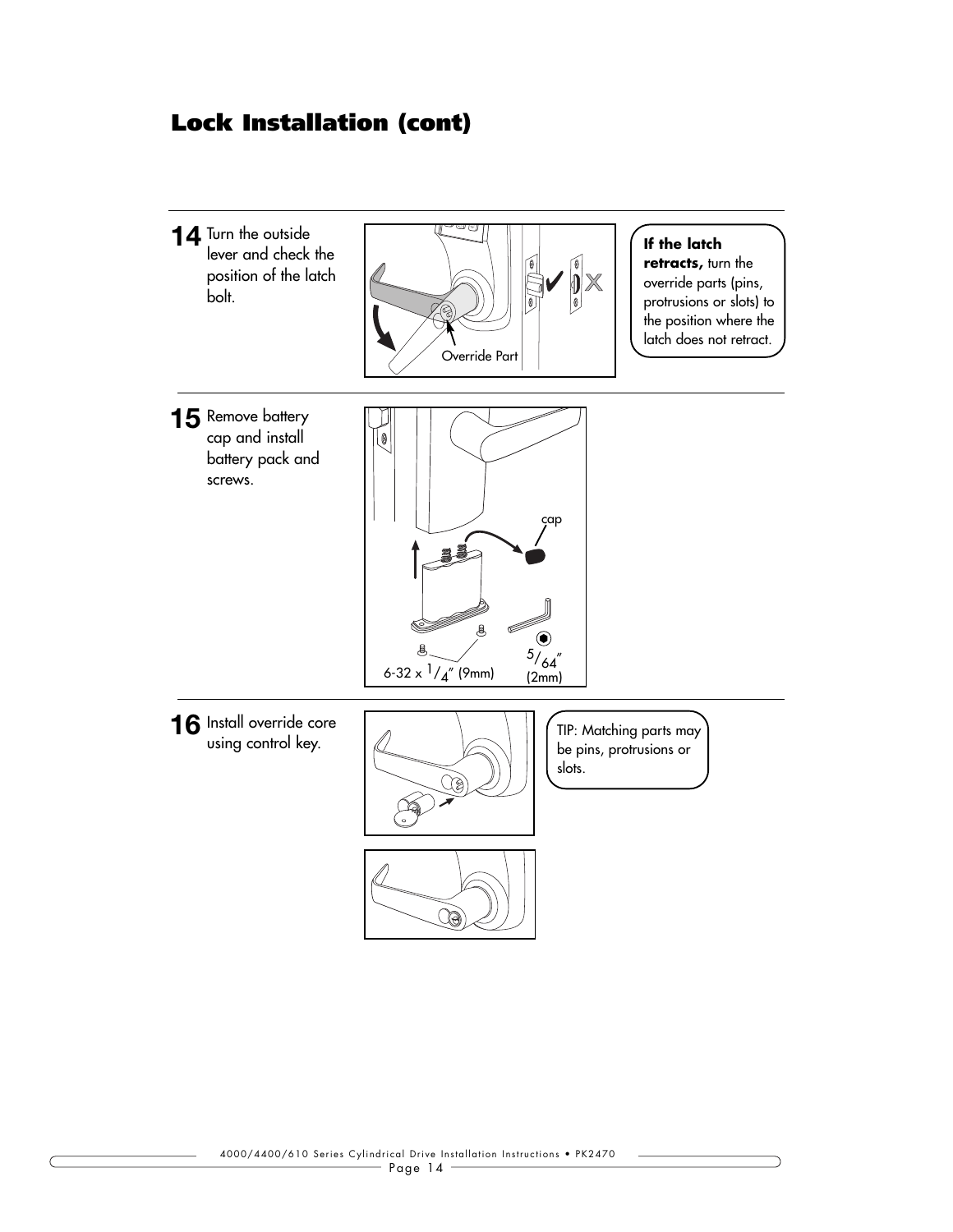## **Testing the Lock**

#### **Perform these tests with the door open to avoid a potential lockout.**

- 1. Test the unlocking and re-locking of the lock several times with the factory code (4000 Lock) or programmed code (Oracode 610/4400):
	- 4000 lock. Enter **4000** on the keypad.
	- Oracode 610/4400 lock. Enter the programmed code on the keypad.
	- The **green** LED will flash during the unlock period, and you will hear the motor engage the clutch.
	- Turn the outside handle (while the green LED flashes). **The latch bolt will retract.**
	- When you release the lever, the motor disengages the clutch.
	- Turn the lever again. **The latch bolt should not retract again without re-entering the code.**
- 2. Test the override by repeating the following steps several times:
- Insert the override key, and turn it 90°, then turn the handle to retract the bolt. You will notice that both handles move together when the override is engaged.
- Remove the override key. Turn the outside handle to ensure the override is disengaged (the latch bolt should not retract).

**NOTE:** The override key does not retract the bolt without turning the lever. **DO NOT force the override key.**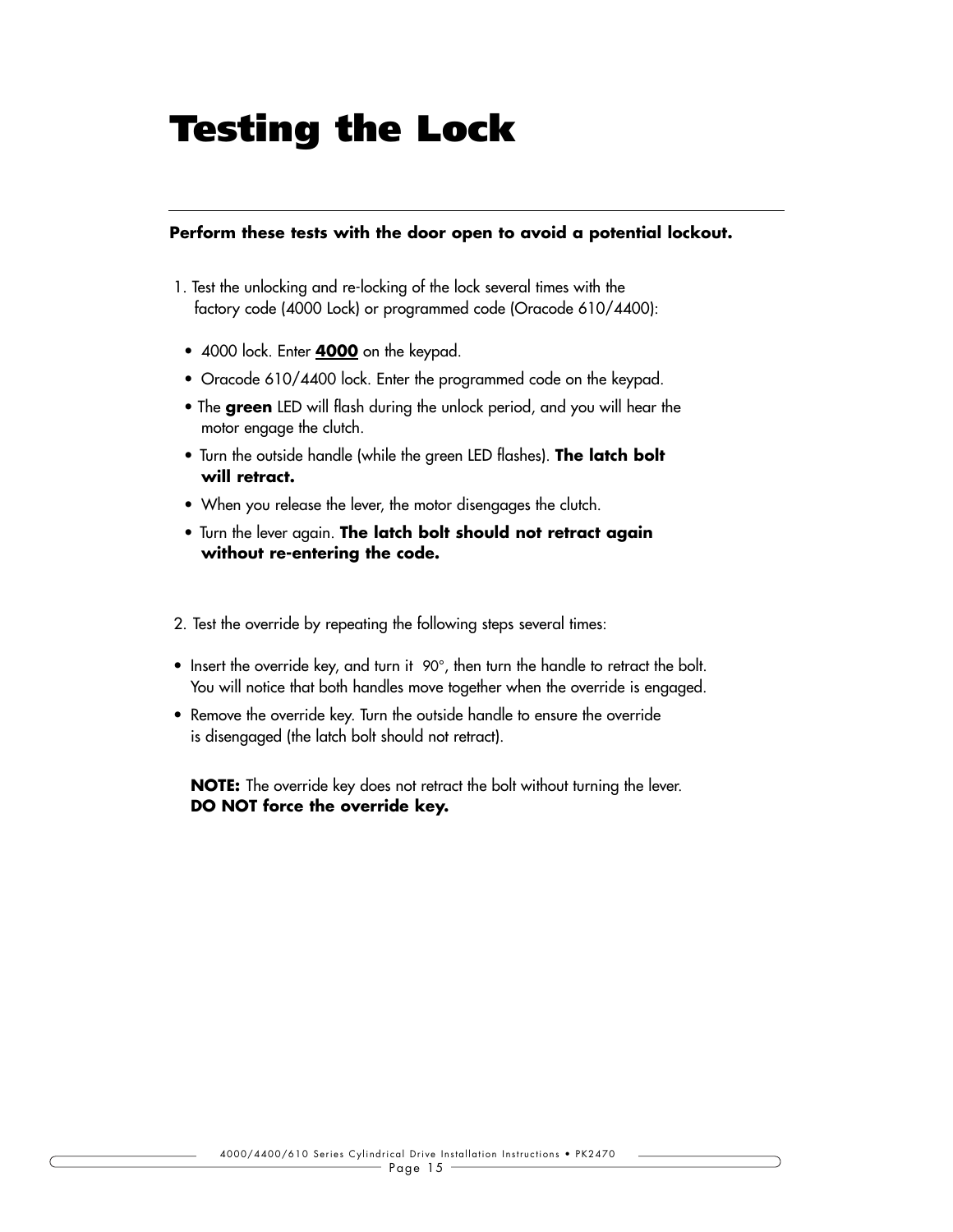## **Troubleshooting**

#### **When I turn the inside lever, why ? doesn't the latch retract?**

- $\Rightarrow$  The four prongs on the drive disc are not turning the cylindrical drive to move the latch.
- Remove the inside housing and latch from the ☞ door. Check the position of the cylindrical unit as per step 1 of the Door Thickness Adjustment section. Correction may involve changing the spacer as per step 1a to 1c of the Door Thickness Adjustment section.

#### **Why won't the outside and inside ? housings fit snugly together when I assemble the lock on the door?**

- $\Rightarrow$  The square spindle, override shaft and drive disc on the inside housing are not properly aligned.
- Check that the mechanical override slot in the ☞ outside handle is completely vertical. Position the parts on the inside housing (square spindle, override shaft and drive disc) as shown in step 7 of the Lock Installation section. Press on the inside handle shaft when you assemble the two housings on the door, to hold the parts in position.
- $\Rightarrow$  The spindle is too long (for a 1 3/8" door only).
- Shorten the spindle as directed in step 6 of the ☞ Lock Installation section.

#### **When I press the buttons on the ? keypad, why doesn't the lock work (no lights or beeps)?**

- $\Rightarrow$  The cable connector is not inserted properly.
- Remove the lock from the door and firmly re-☞ insert the connector as shown in step 8 of the Lock Installation section.
- **When a valid code is entered, the lock ? beeps and the green light or the red light flashes. Why doesn't the motor engage?**
- $\Rightarrow$  The lock is in Passage mode, or in Lockout mode.
- See the User Guide for instructions to remove the ☞ Passage mode or Lockout.
- **When I turn the outside lever, why do ? both the inside and outside levers turn together automatically, without entering a code?**
- $\Rightarrow$  The mechanical key override is activated.
- Use a screwdriver to rotate the override mating ☞ parts (pins, protrusions or slots) in the outside handle, until the outside lever does not retract the latch bolt.

#### **Why does the latch stick when the ? inside lever is turned?**

- $\Rightarrow$  The inside and outside housing are misaligned, the door was poorly prepared (hole drilling), or the mounting screws were incorrectly tightened. Alternatively, the door thickness is not correct for the screws and cylindrical spacers used.
- **■** Loosen the mounting screws and realign the inside and outside housing. Tighten the mounting screws to completely compress the inside housing. If necessary, change hardware such as cylindrical spacers and screws to match the door thickness.

#### **Why doesn't the latch fully retract when ? the inside or outside lever is turned?**

- $\Rightarrow$  The door was poorly prepared (hole drilling), the backset (distance from the edge of the door) is incorrect, or the bevel angle of the door was not taken into account when the door was marked for drilling.
- Slightly loosen the latch screws and turn the lever ☞to check the retraction. Remove the lock and adjust the holes.

#### **Why, after tightening the four mounting ? screws, is the outside lever hard to turn?**

- $\Rightarrow$  The 2 bottom mounting screws are too tight.
- **■** Remove the back cover and loosen the bottom screws.

4000/4400/610 Series Cylindrical Drive Installation Instructions • PK2470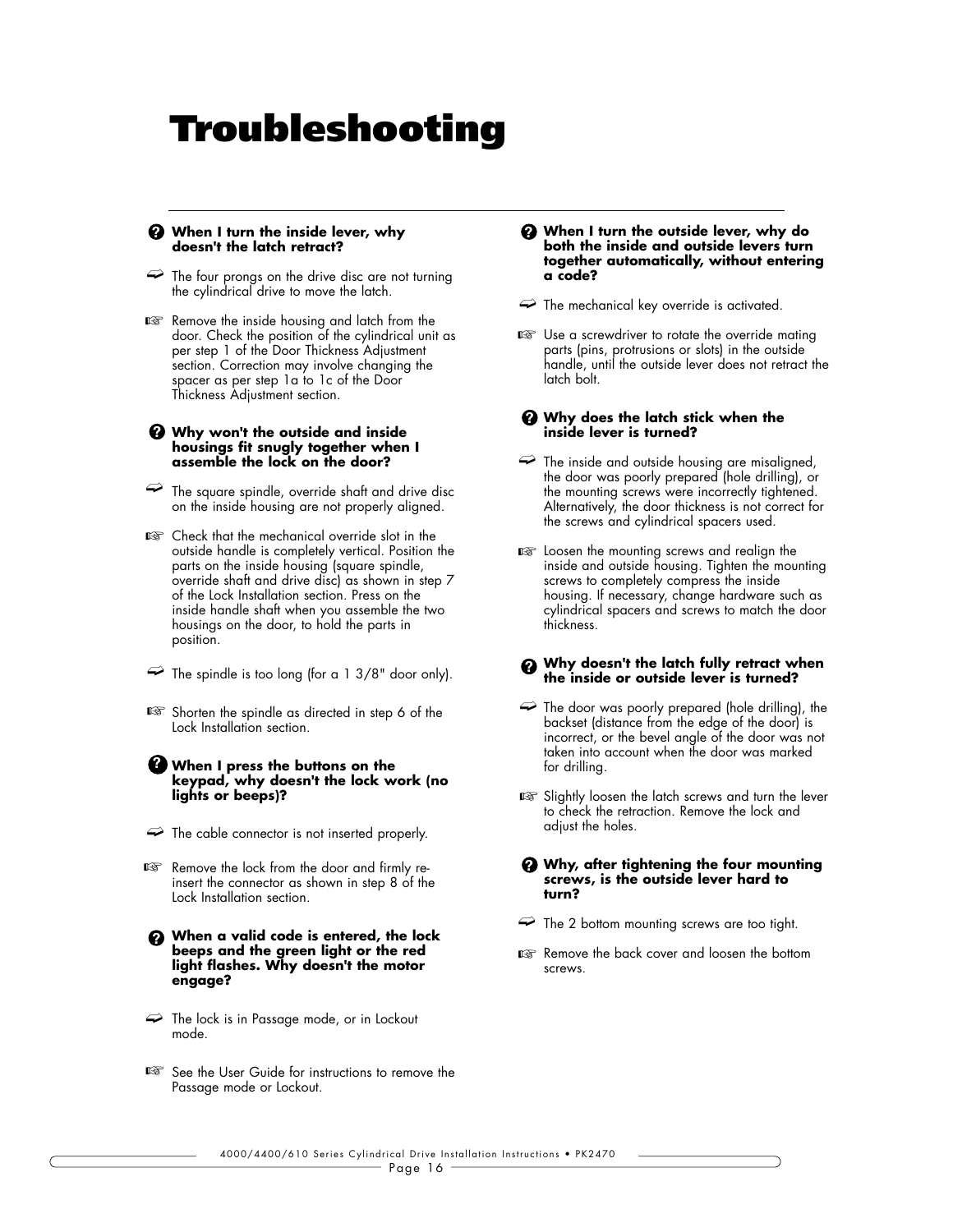## **CE Statement**

American User's information  $\epsilon$ FCC compliance statement

#### **Warning**

Changes or modifications not expressly approved by the party responsible for compliance could void the user's authority to operate this equipment.

#### **Note**

This equipment has been tested and found to comply with the limits for a Class A digital device, pursuant to part 15 of the FCC Rules. These limits are designed to provide reasonable protection against harmful interference when the equipment is operated in a commercial environment. This equipment generates, uses and can radiate radio frequency energy and, if not installed and used in accordance with the instruction manual, may cause harmful interference to radio communications. Operation of this equipment in a residential area is likely to cause harmful interference in which case the user will be required to correct the interference at his own expense.

European user's information – Declaration of Conformity

This device complies with the EMC Directive 89/336/EEC (amended by 92/31/EEC and 93/68/EEC for a class A digital device. It has been tested and found to comply with EN50081-1:1992 (EN55022:1994) and EN50082-1:1992 (IEC801-2:1991 & HD481.3:1987).

### **One Year Warranty**

THE KABA PRODUCT IS WARRANTED TO BE FREE FROM DEFECTS IN MATERIAL AND WORKMANSHIP UNDER NORMAL USE AND SERVICE FOR A PERIOD OF ONE (1) YEAR FROM THE DATE OF PURCHASE, HOWEVER, THIS WARRANTY DOES NOT COVER PROBLEMS ARISING OUT OF IMPROPER INSTALLATION OR USE. OUR ONLY LIABILITY, WHETHER IN TORT OR IN CONTRACT, UNDER THIS WARRANTY IS TO REPAIR OR REPLACE PRODUCTS WHICH ARE RETURNED TO THE KABA FACTORY, SHIPPING CHARGES PREPAID WITHIN THE ONE (1) YEAR WARRANTY PERIOD.

OUR WARRANTY SHALL ONLY APPLY IF THE ITEM RETURNED IS FOUND BY ANALYSIS BY KABA FACTORY PERSONNEL TO BE DEFECTIVE.

THIS WARRANTY IS IN LIEU OF AND NOT IN ADDITION TO ANY OTHER WARRANTY OR CONDITION, EXPRESS OR IMPLIED, INCLUDING WITHOUT LIMITATION MERCHANTABILITY, FITNESS FOR PURPOSE OR ABSENCE OF LATENT DEFECTS.